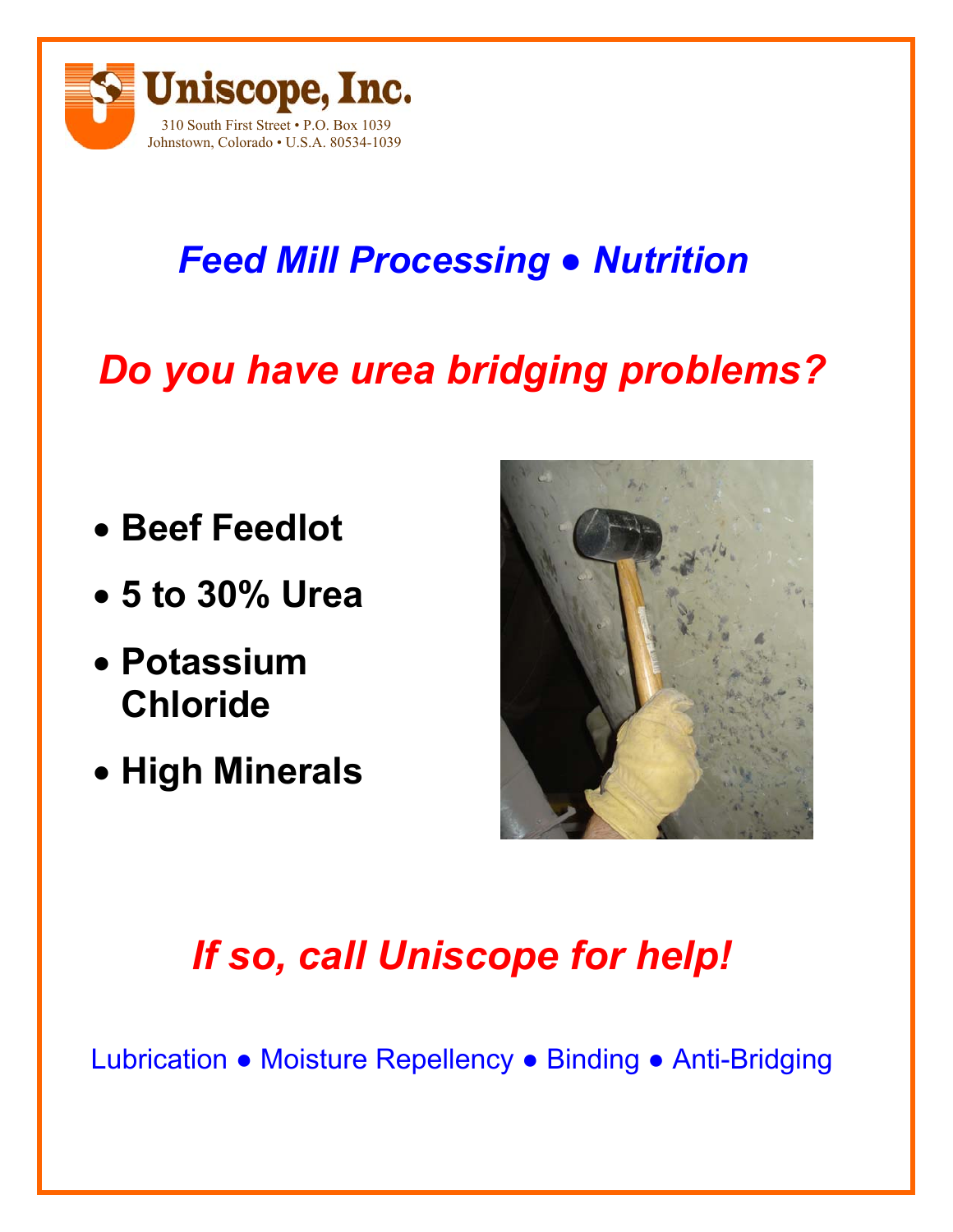### *Bin-Aid®…*

### *your solution to urea bridging problems!*

The bridging problems caused by pelleting urea feeds with 5% to 30% urea can create customer complaints, especially in the warm and humid spring and summer months. By following some general guidelines and using an anti-bridging agent, your bridging and customer service problems can be minimized.

Urea is an ingredient that is moisture and heat sensitive. During pelleting, the steam or moisture in the conditioning chamber liquefies the urea. In addition, as feed passes through the pellet die friction heat will further liquefy the urea. When the temperature of hot pellets increases to  $149^{\circ}$ F as they exit the pellet die, a "flashingoff" or vapor phase of urea occurs.

As the pellets begin to dry, this urea liquid continues to move to the outside of the pellet. This migrated liquid evaporates leaving behind the urea crystal on the surface of the pellet. The urea on the pellet surface causes the pellets to stick or cake together in bins, trucks, or bags.

Another problem is heat and humidity when processed pellets are stored in holding bins or trucks. The urea continues to attract moisture and this increases stickiness of the pellet causing bridging. The end result is pellets that will not flow from a bin and require excessive manpower to unload. When this happens to customers, they are not very happy.

#### *BIN-AID USAGE TIPS*

**Bin-Aid**, an anti-bridging agent, reduces bridging by forming a film on the pellets and by decreasing the friction heat at the pellet die. **Bin-Aid** is a dry powder added at the mixing stage.

- 1. Add **Bin-Aid** at a rate of 2 lb per ton in the winter and 3 lb per ton in the summer.
- 2. When using **Bin-Aid**, maintain the typical mill settings for feed flow and conditioning chamber temperatures.
- 3. **Bin-Aid** will provide lubrication that will reduce the die friction heat. This decrease will allow the mill to run smoother, using less amperage. Typically a mill operator will increase feed flow and production rate.

 **Caution:** DO NOT increase feed flow or steam levels; take advantage of lower friction heat.

4. Increasing the production rate over normal levels will increase the friction heat at the die and recreate the bridging problems.

 Also, as production rates are increased, the pellet level in the cooler will be deeper reducing cooler efficiency. This results in hotter, moister pellets entering the holding bin increasing bridging problems.

 With **Bin-Aid**, keep the mill settings the same. Enjoy the benefits of reduced energy costs associated with reduced amperage, and the labor savings of not having to bang on bins or struggle with unloading trucks.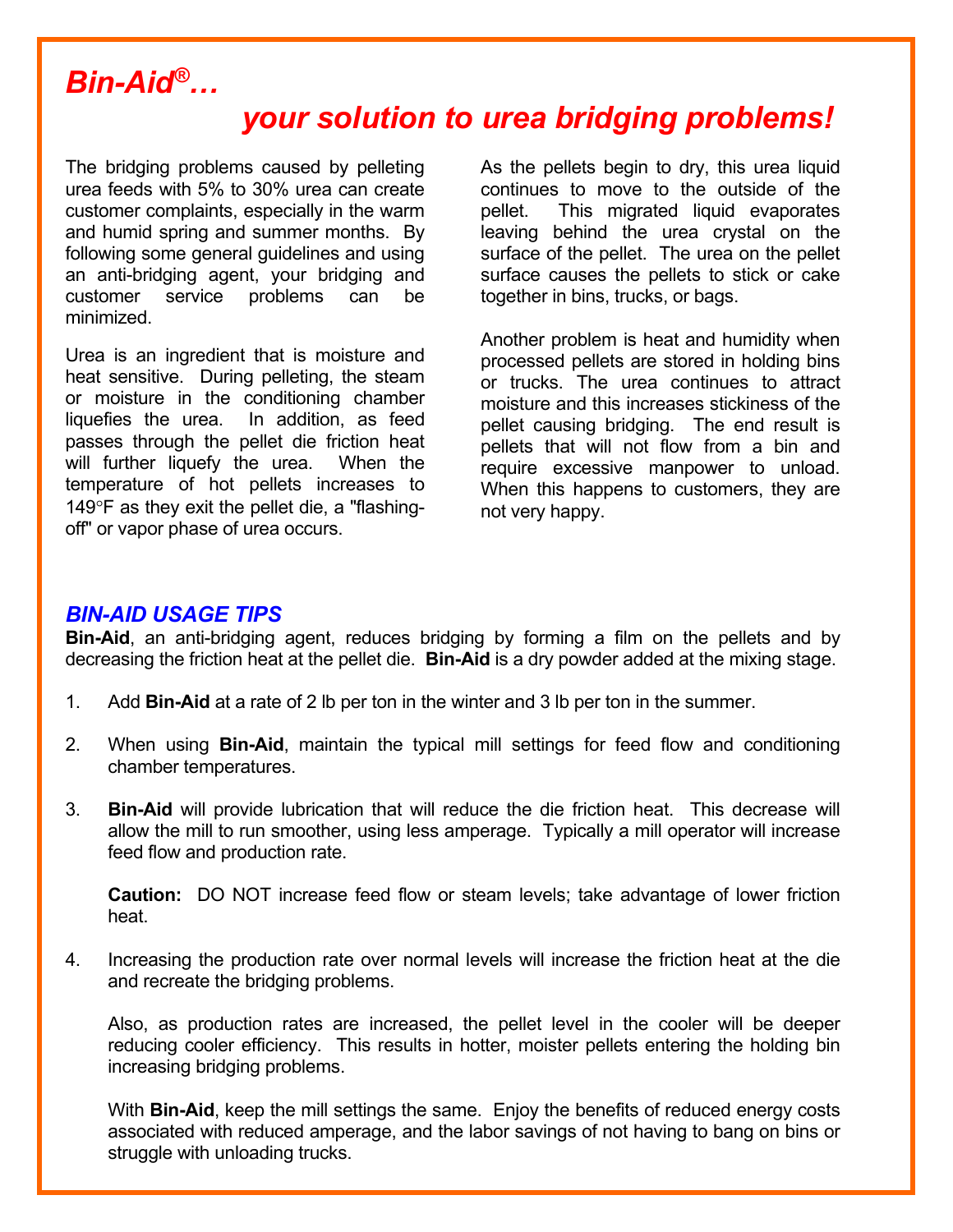#### *FEEDLOT RATIONS*

Feedlot rations contain 5 to 30% urea and typically include potassium chloride, another hygroscopic ingredient. During pelleting, steam in the conditioning chamber and die friction heat liquefy these ingredients and the result is a sticky meal that draws

#### *UNI-BOND IN HIGH UREA PELLETS*

**Uni-Bond** is another excellent product used as an anti-bridging agent in pelleted urea feeds. **Uni-Bond** is a low inclusion binder that also imparts a moisture resistant barrier in the pellet. **Uni-Bond** can be used as a production tool to reduce moisture absorption and improve the flow of urea pellets.

**Uni-Bond** has additional applications for solving problems with moisture repellency in animal feeds. When certain feed types are

significant mill amperage and produces caked pellets in holding bins. **Bin-Aid®** can reduce "hang ups" in the bin and bulk truck reducing labor costs and unhappy customers.

exposed to humidity, rainfall or snowfall they can bridge, become soft, swell and eventually degrade into fines. Some of these feed types include pre mix pellets, wild game feeds, calf creep pellets, high fiber pellets and high fat pellets during the summer. **Uni-Bond** will bind these formulas together and improve the weather protection of the pellet.

#### *UNISCOPE PROGRAM APPROACH*

To minimize the downstream problems associated with high urea levels and hot, humid periods requires a Program Approach.

Uniscope has a checklist of processing tips and managerial tools to significantly reduce headaches associated with high urea pellets.

Contact Uniscope for samples and a list of ways to manage bridging in urea feeds.

### *Bin-Aid® …takes the HAMMER*

*Out of "sticky" urea feeds…*